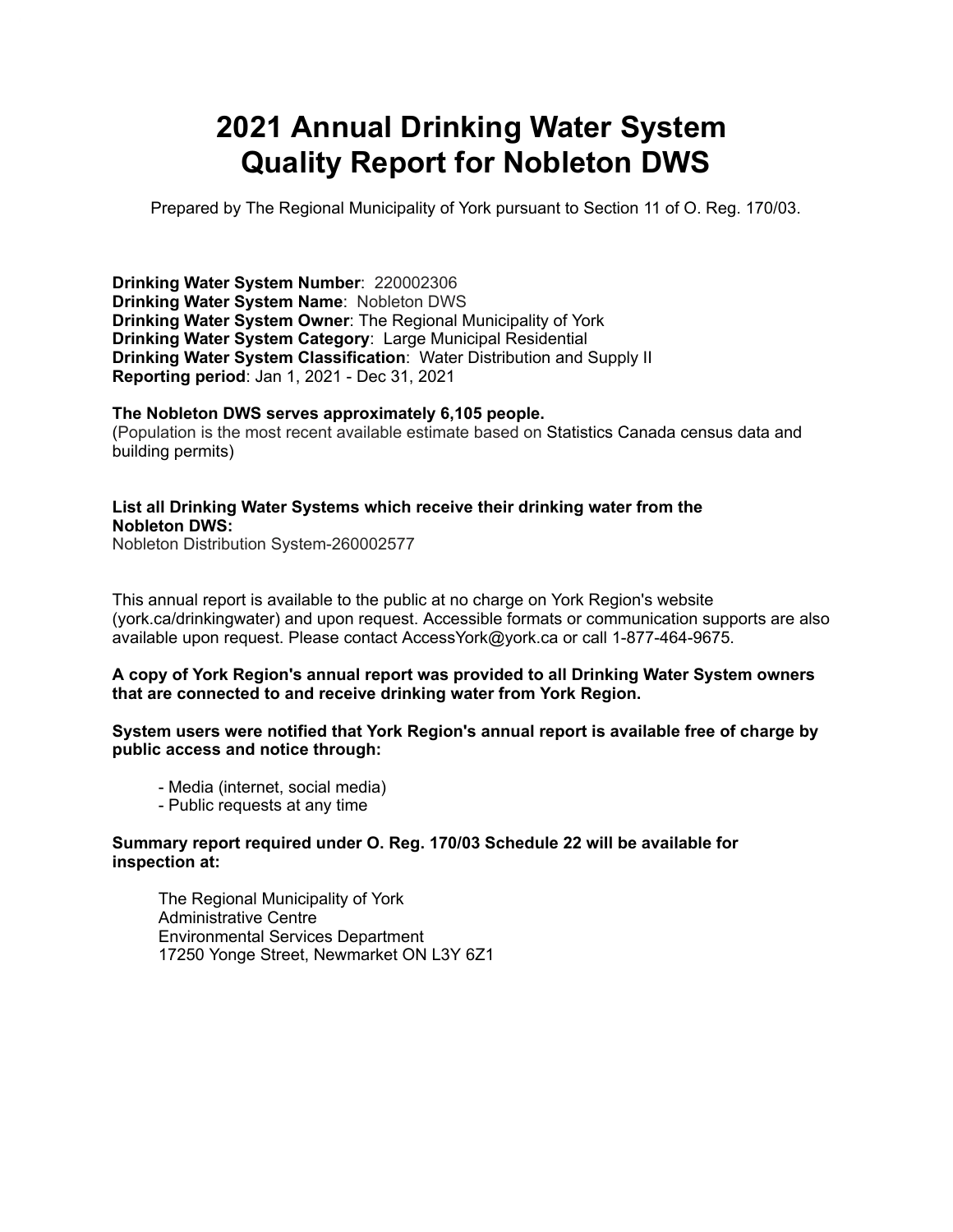### Description of the Nobleton DWS

### **Introduction**

Nobleton is located in King Township, and the municipal drinking water system is centered on King Road and Highway 27. Local groundwater is naturally high in minerals. Tests confirm ground water quality. York Region operates the water supply, while King Township maintains water quality and distributes it to users. The Province governs York Region's operations with Acts and Regulations, a Permit to Take Water, a Municipal Drinking Water License and an operating Permit.

#### **Raw water source**

**Groundwater** 

#### **Profile of water in distribution system Groundwater**

### **Water treatment description**

Nobleton DWS includes three wells, two storage facilities, and one booster pumping station. Chlorine provides disinfection and maintains a secondary residual. Sodium silicate is added to sequester naturally occurring iron and manganese. Storage facilities hold treated water and help the booster station maintain pressure. Operators test the water and inspect the process. Online analyzers continuously monitor treatment and water flow. When analyzers detect a significant process or water quality issue, the system automatically pauses operation until an operator takes action.

### **List of water treatment chemicals used in this system**

Chlorine (Sodium Hypochlorite and Chlorine Gas); Sodium Silicate

### **Brief description and breakdown of monetary expenses incurred**

\$308,633 for treatment facility upgrades, well rehabilitation and maintenance, general maintenance and repairs.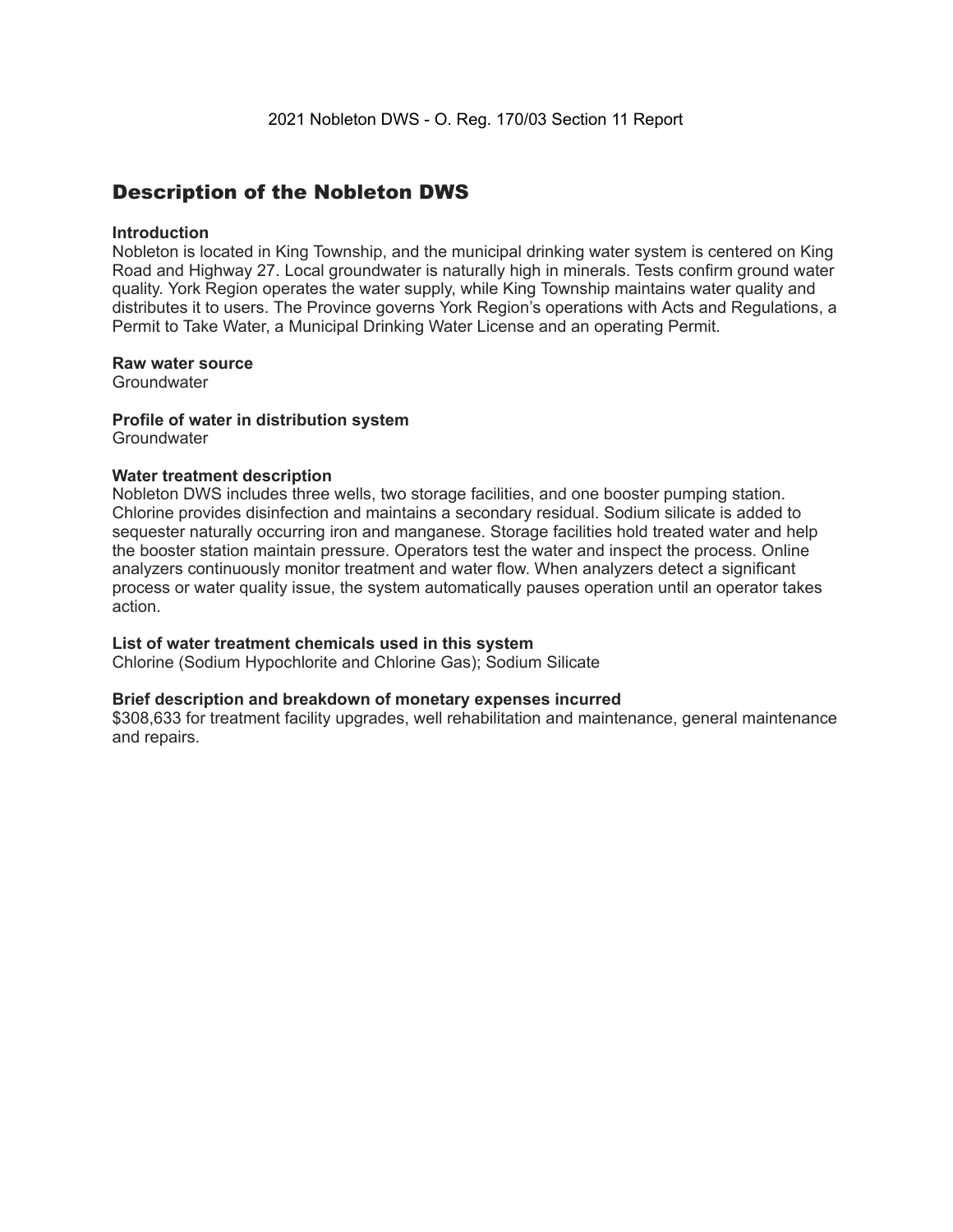2021 Nobleton DWS - O. Reg. 170/03 Section 11 Report

### **Notices submitted under Section 18(1) of the** *Safe Drinking Water*  *Act* **or Section 16-4 of O. Reg. 170/03 and reported to MECP Spills Action Centre**

 Intentionally blank. No notices were submitted for this report period.Not Applicable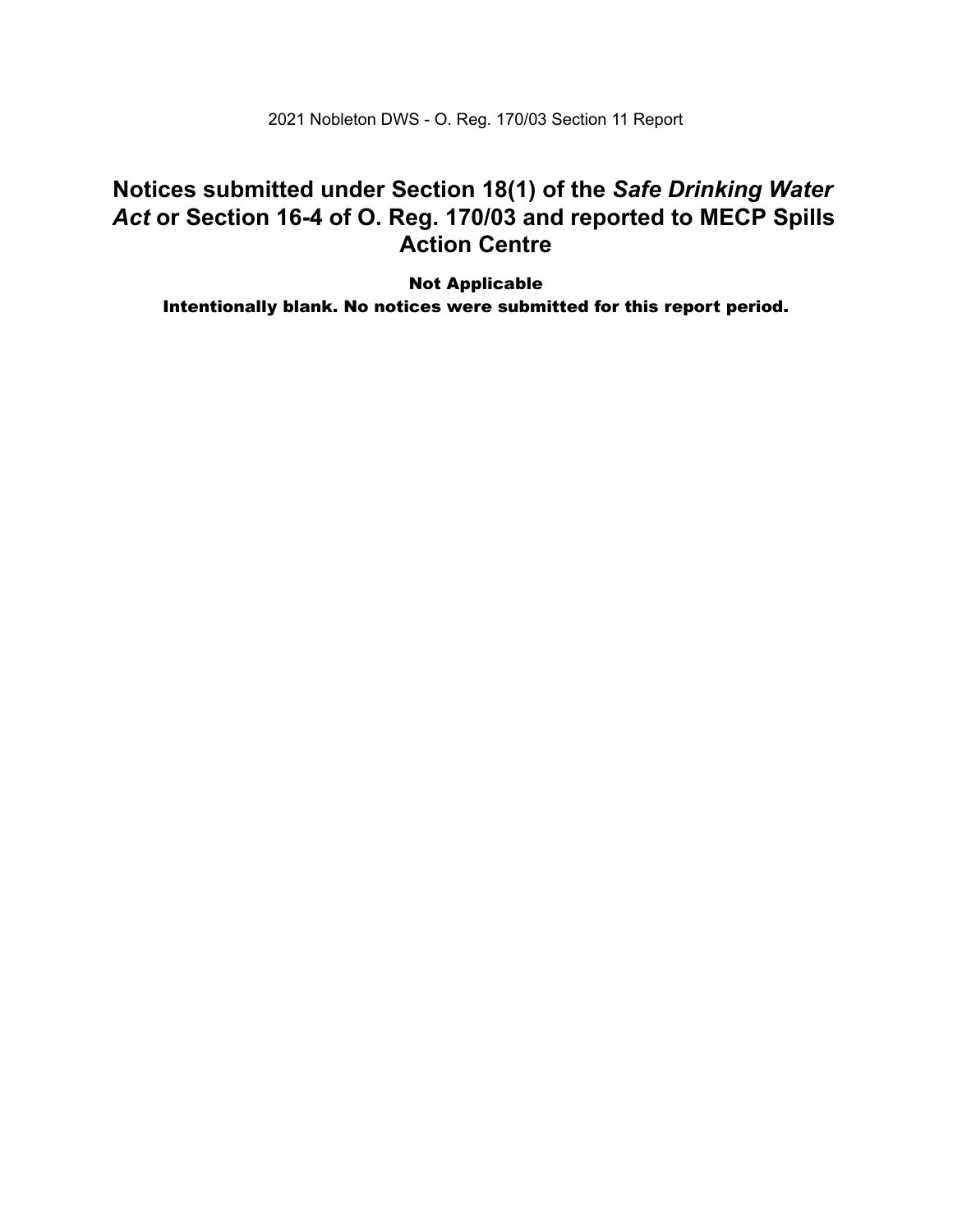2021 Nobleton DWS - O. Reg. 170/03 Section 11 Report

# Microbiological testing completed under Schedule 10 of O. Reg. 170/03

For additional distribution samples collected under Schedule 10, refer to the local municipality.

| <b>Test Parameter</b>        | <b>Sample Source</b> | <b>Count of Samples</b> | <b>Count of Presence</b> |
|------------------------------|----------------------|-------------------------|--------------------------|
| E. Coli                      | Raw                  | 145                     |                          |
|                              | Treated              | 142                     | 0                        |
| Heterotrophic Plate<br>Count | Treated              | 142                     | 32                       |
| <b>Total Coliforms</b>       | Raw                  | 145                     | 3                        |
|                              | Treated              | 142                     | 0                        |

# Operational testing completed under Schedule 7 of O. Reg. 170/03 during this reporting period

| <b>Test Parameter</b> | <b>Test Unit</b> | No. of<br>Samples <sup>1</sup> | <b>Average</b> | <b>Minimum</b> | <b>Maximum</b> |
|-----------------------|------------------|--------------------------------|----------------|----------------|----------------|
| Free Chlorine         | mg/L             | 8,760                          | 1.61           | 0.00           | 3.71           |
| Turbidity (Treated)   | NTU.             | 8,760                          | 0.08           | 0.02           | 5.00           |

<sup>1</sup> 8,760 is used as the number of samples for continuous analyzers.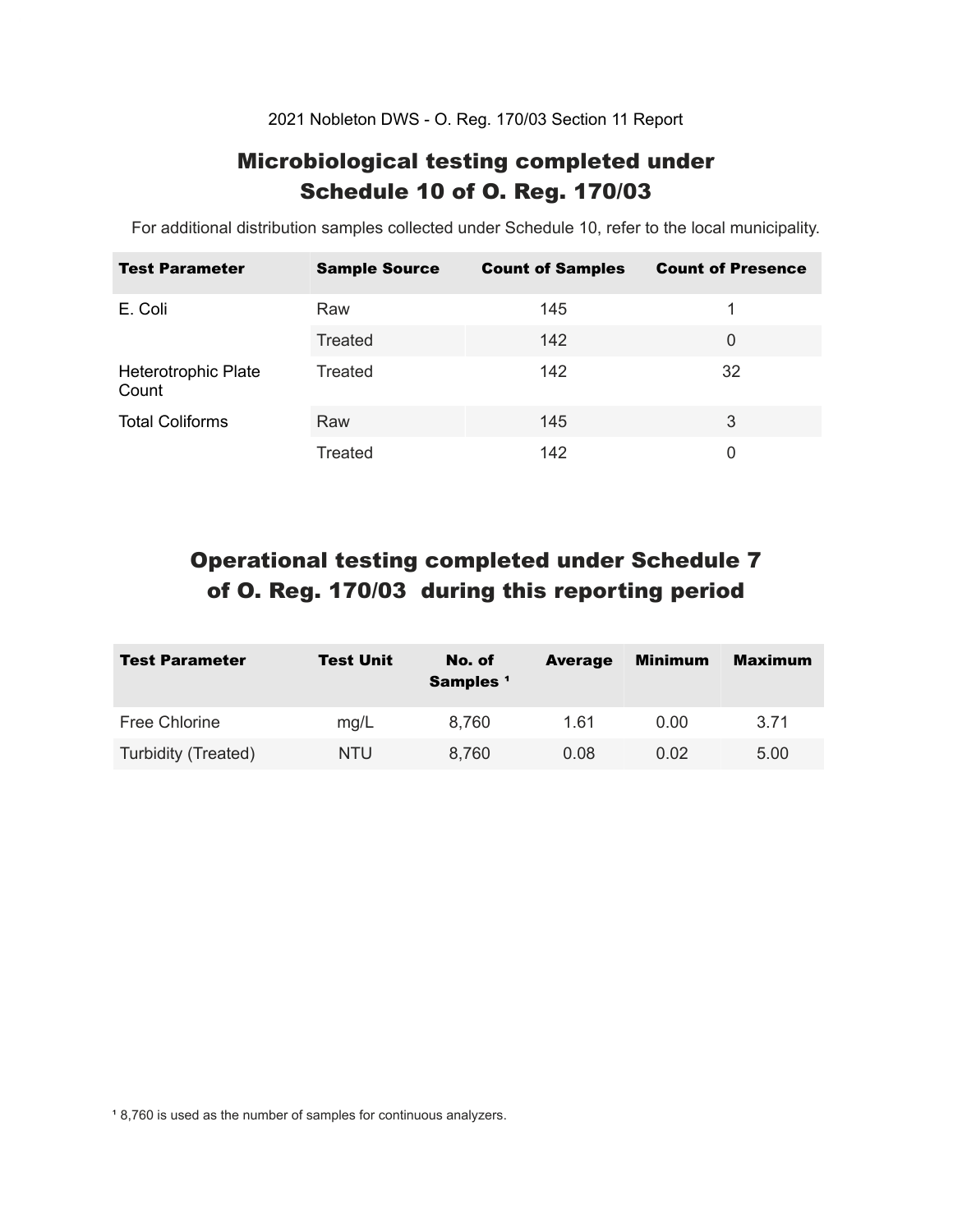# Summary of testing pursuant to Schedule 13 of O. Reg. 170/03 and sampling carried out in accordance with the requirement of an approval, order or other legal instrument

 Values with a less than sign ("<") indicate that the test result is below the method detection limit from the accredited laboratory (i.e. non-detect). Average results include values which were returned as non-detect (i.e. the "<" is omitted) and are rounded to three decimals. For a complete set of results, see the open dataset available at york.ca/drinkingwater.

| Test Parameter <sup>23</sup> | <b>Test Unit</b> | No. of<br>Samples <sup>1</sup> | <b>Average</b> | <b>Minimum</b> | <b>Maximum</b> |
|------------------------------|------------------|--------------------------------|----------------|----------------|----------------|
| Fluoride                     | mg/L             | 18                             | 0.123          | 0.11           | 0.15           |
| Haloacetic Acids             | ug/L             | 8                              | 9.625          | <8             | 12             |
| <b>Nitrate</b>               | mg/L             | 18                             | 0.500          | < 0.50         | < 0.50         |
| <b>Nitrite</b>               | mg/L             | 18                             | 0.050          | < 0.05         | < 0.05         |
| Sodium                       | mg/L             | 4                              | 15.875         | 13             | 19             |
| Trihalomethanes              | ug/L             | 10                             | 29.975         | 5.50           | 45.80          |

 \*Lead testing under Schedule 15.1 is conducted by the local municipality - refer to local municipality reports for results. York Region occasionally collects samples tested for lead for non-regulatory research purposes.

<sup>1</sup>8,760 is used as the number of samples for continuous analyzers.

 $\mathrm{^2}$  The Average for Haloacetic Acids and Trihalomethanes is calculated as the running annual average of quarterly results in accordance with O. Reg 170/03. The Minimum and Maximum values reflect individual test results.

<sup>3</sup> Where sampling for 'N-Nitrosodimethylamine (NDMA)' is required, locations were selected to represent the farthest points in the distribution system. For York DWS and sub-systems, representative sample locations were selected from across the interconnected sub-systems, therefore not all sub-systems were chosen for NDMA sampling.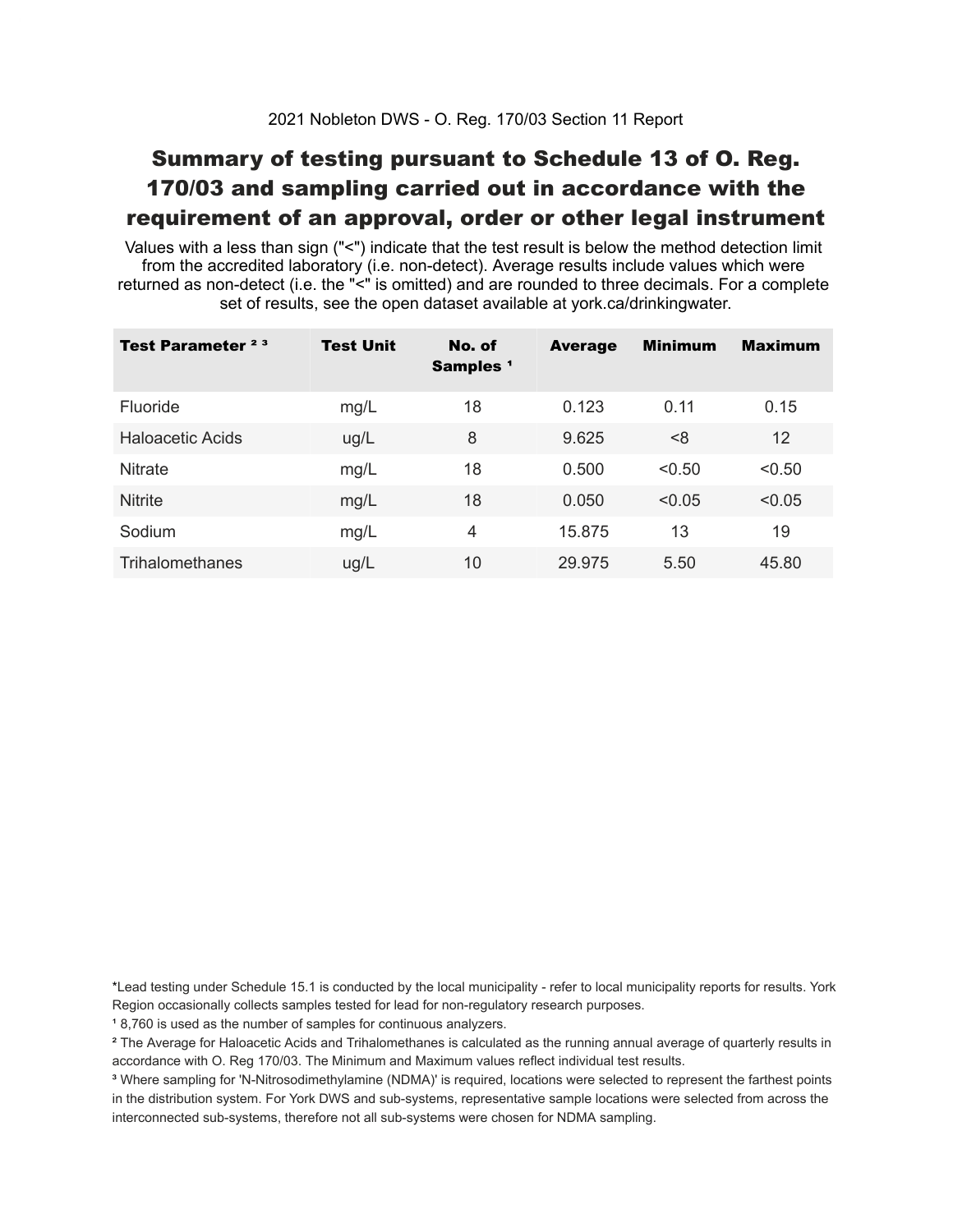# Organic and inorganic parameter(s), from Schedule 23 and 24, that exceeded half the standard prescribed in Schedule 2 of O. Reg. 169/03 Ontario Drinking Water Quality Standards

 Intentionally blank. There were no applicable test results. Not Applicable

### Summary of inorganic parameters tested pursuant to Schedule 23 of O. Reg. 170/03

 Values with a less than sign ("<") indicate that the test result is below the method detection limit from the accredited laboratory (i.e. non-detect). Average results include values which were returned as non-detect and are rounded to four decimals. For a complete set of results, see the open dataset available at york.ca/drinkingwater.

| <b>Test Parameter</b> | <b>Test Unit</b> | No. of<br><b>Samples</b> | <b>Average</b> | <b>Minimum</b> | <b>Maximum</b> | <b>ODWS</b><br>Limit |
|-----------------------|------------------|--------------------------|----------------|----------------|----------------|----------------------|
| Antimony              | mg/L             | 4                        | 0.0005         | < 0.0005       | < 0.0005       | 0.0060               |
| Arsenic               | mg/L             | $\overline{4}$           | 0.0005         | < 0.0005       | < 0.0005       | 0.01                 |
| <b>Barium</b>         | mg/L             | $\overline{4}$           | 0.2012         | 0.1840         | 0.22           | 1                    |
| <b>Boron</b>          | mg/L             | 4                        | 0.0408         | 0.0340         | 0.0485         | 5                    |
| Cadmium               | mg/L             | $\overline{4}$           | 0.0005         | < 0.0005       | < 0.0005       | 0.0050               |
| Chromium              | mg/L             | $\overline{4}$           | 0.0005         | < 0.0005       | < 0.0005       | 0.05                 |
| Mercury               | ug/L             | $\overline{4}$           | 0.0500         | < 0.05         | < 0.05         | 1                    |
| Selenium              | mg/L             | $\overline{4}$           | 0.0005         | < 0.0005       | < 0.0005       | 0.05                 |
| Uranium               | mg/L             | $\overline{4}$           | 0.0005         | < 0.0005       | < 0.0005       | 0.02                 |